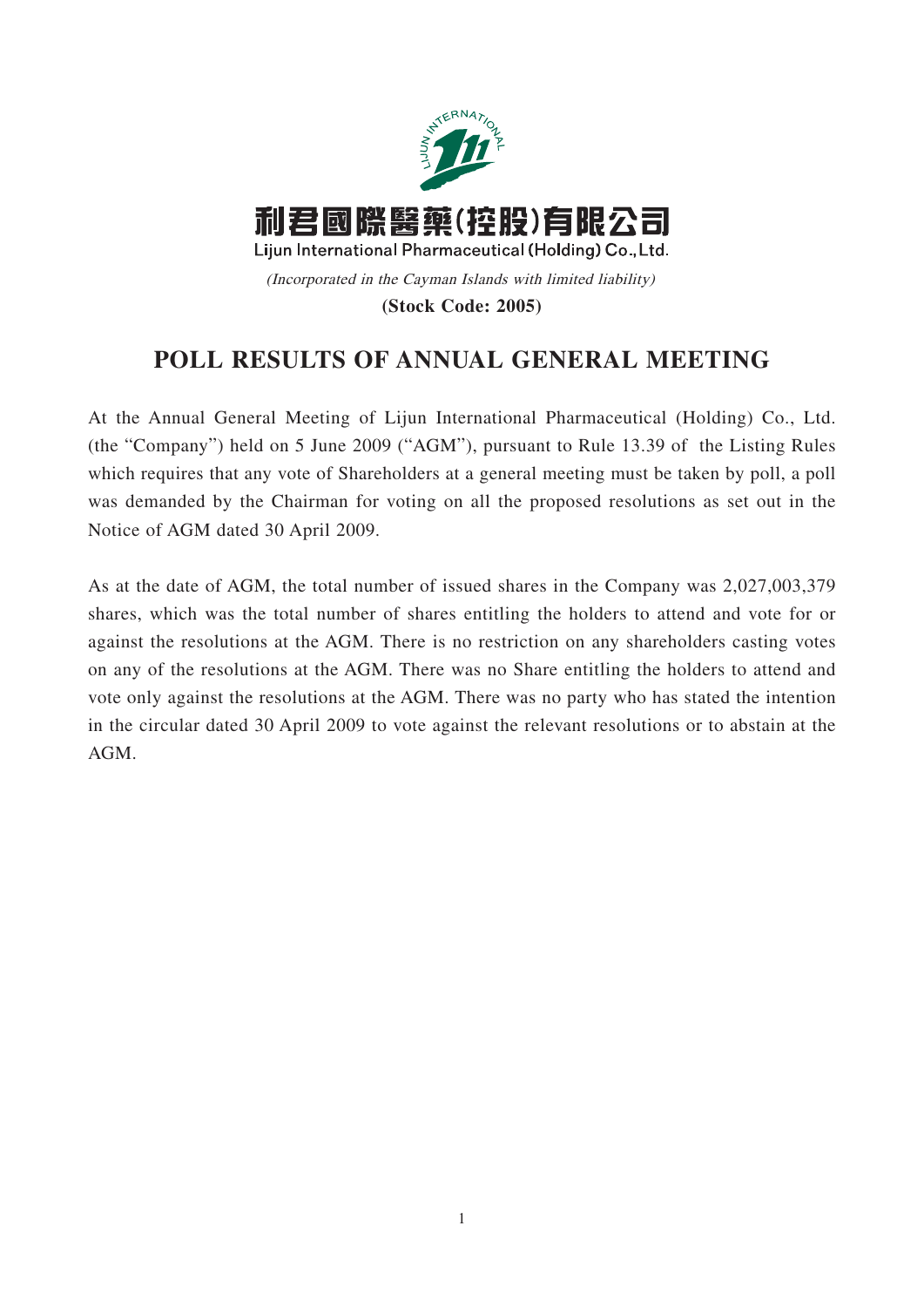The Shareholders and authorised proxies holding an aggregate of 1,510,430,000 Shares, representing 74.52% of the total voting shares, were present at the AGM. The Company's share registrars, namely, Computershare Hong Kong Investor Services Limited, was appointed as the scrutineer at the AGM for the purpose of vote-taking. Set out below are the poll results in respect of the respective resolutions put to the vote at the AGM:

|    |                                                                                                                                                                                                                                                             | No of Shares Voted $(\% )$   |                           |
|----|-------------------------------------------------------------------------------------------------------------------------------------------------------------------------------------------------------------------------------------------------------------|------------------------------|---------------------------|
|    | <b>Resolutions</b>                                                                                                                                                                                                                                          | For                          | <b>Against</b>            |
| 1. | To receive and adopt the audited consolidated financial statements<br>of the Company and its subsidiaries and the reports of the<br>directors of the Company ("Directors") and auditors of the<br>Company ("Auditors") for the year ended 31 December 2008. | 1,510,430,000<br>$(100\%)$   | $\overline{0}$<br>$(0\%)$ |
| 2. | To re-elect Mr. Xie Yunfeng as an executive Director.                                                                                                                                                                                                       | 1,510,430,000                | $\boldsymbol{0}$          |
|    | (A)                                                                                                                                                                                                                                                         | $(100\%)$                    | $(0\%)$                   |
|    | To re-elect Ms. Sun Xinglai as an executive Director.                                                                                                                                                                                                       | 1,510,430,000                | $\overline{0}$            |
|    | (B)                                                                                                                                                                                                                                                         | $(100\%)$                    | $(0\%)$                   |
|    | (C)                                                                                                                                                                                                                                                         | 1,510,430,000                | $\overline{0}$            |
|    | To re-elect Mr. Wang Xianjun as an executive Director.                                                                                                                                                                                                      | $(100\%)$                    | $(0\%)$                   |
|    | To re-elect Mr. Bao Leyuan as an executive Director.                                                                                                                                                                                                        | 1,450,430,000                | 60,000,000                |
|    | (D)                                                                                                                                                                                                                                                         | $(96.03\%)$                  | $(3.97\%)$                |
|    | (E)                                                                                                                                                                                                                                                         | 1,510,430,000                | $\boldsymbol{0}$          |
|    | To re-elect Mr. Liu Zhiyong as a non-executive Director.                                                                                                                                                                                                    | $(100\%)$                    | $(0\%)$                   |
| 3. | To authorise the board of Directors to fix the Director's                                                                                                                                                                                                   | 1,510,430,000                | $\theta$                  |
|    | remuneration.                                                                                                                                                                                                                                               | $(100\%)$                    | $(0\%)$                   |
| 4. | To re-appoint PricewaterhouseCoopers as Auditors and to                                                                                                                                                                                                     | 1,510,430,000                | $\overline{0}$            |
|    | authorise the board of Directors to fix their remuneration.                                                                                                                                                                                                 | $(100\%)$                    | $(0\%)$                   |
| 5. | To approve a final dividend for the year ended 31 December 2008.                                                                                                                                                                                            | 1,510,430,000<br>$(100\%)$   | $\overline{0}$<br>$(0\%)$ |
| 6. | To grant a general mandate to the Directors to issue new<br>(A)<br>Shares. (Ordinary resolution 6A of the Notice)                                                                                                                                           | 1,450,430,000<br>$(96.03\%)$ | 60,000,000<br>$(3.97\%)$  |
|    | To grant a general mandate to the Directors to repurchase<br>(B)<br>Shares. (Ordinary resolution 6B of the Notice)                                                                                                                                          | 1,510,430,000<br>$(100\%)$   | $\theta$<br>$(0\%)$       |
|    | To extend the general mandate granted to the Directors<br>(C)<br>to issue new Shares by adding the number of the Shares<br>repurchased. (Ordinary resolution 6C of the Notice)                                                                              | 1,450,430,000<br>$(96.03\%)$ | 60,000,000<br>$(3.97\%)$  |